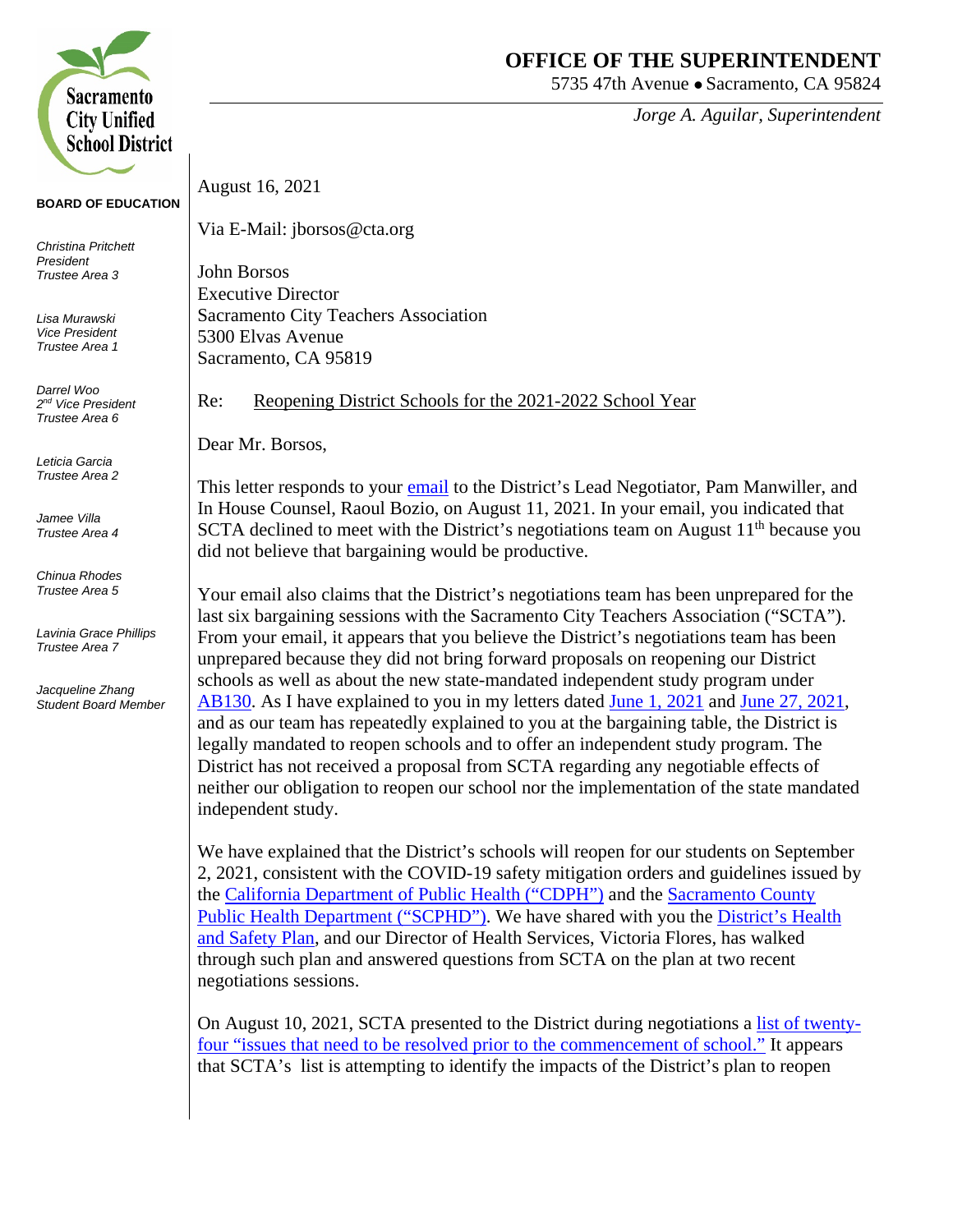schools consistent with state and local orders and guidance that SCTA believes to be negotiable. While the District does not agree that all of the twenty-four items listed are negotiable, to the extent SCTA does, it is SCTA's responsibility, not the District's, to provide a proposal that addresses each of the potential impacts identified by SCTA. We ask that you present such proposal at the next negotiations session to avoid yet another experience in which our community has to wait until shortly before the school year starts for final communications related to the upcoming academic year.

Similarly, the District has outlined for SCTA in the last two negotiations sessions on August  $5<sup>th</sup>$ and  $10<sup>th</sup>$  how it plans to provide independent study to our students consistent with Assembly Bill [130.](https://leginfo.legislature.ca.gov/faces/billTextClient.xhtml?bill_id=202120220AB130) In our recent negotiations, Chief Academic Officer Christine Baeta, detailed the District's plan and [proposed schedules for independent study](https://returntogether.scusd.edu/sites/main/files/file-attachments/sample_cap_city_schedules_-_dl_va_based.pdf) and responded to questions from SCTA on the plan. Pursuant to AB 130, the District is required to have an independent study program in place by the first day of school, September 2, 2021*. As with our reopening of schools, it is critical that our community have an understanding of the District's independent study program, including the number of minutes that the District will offer and the schedule for the program so that they can make an informed decision as to whether that program is appropriate for their student*. Item 22 on your August  $10<sup>th</sup>$  list of issues appears to identify those areas of the independent study plan that SCTA wishes to discuss with the District. The District does not intend to put forth a proposal on independent study, but we will negotiate with SCTA over any effects on your unit members' working conditions that you identify.

Finally, you claim that on August  $3<sup>rd</sup>$ ,  $5<sup>th</sup>$  and  $10<sup>th</sup>$  that the District was not prepared to discuss student assessments. We note that you only responded to the District's multiple requests to meet about assessments after we informed you on July  $30<sup>th</sup>$  that we would ask an arbitrator to intervene after *seven months* of SCTA ignoring the District's requests. As we have informed SCTA since mid-January 2021, monitoring the progress of our students through assessments and adjusting teaching to meet their needs is one of the most critical aspects of our work in Sac City Unified. The District presented SCTA with its [proposed schedule of student assessments for the](https://www.scusd.edu/sites/main/files/file-attachments/d._fisher_letter_6.29.21_common_assessments.final_.pdf?1625022568)   $2021-2022$  school year on June 29th and again on July  $30<sup>th</sup>$ , but to date, SCTA has not responded to the proposal. On January 26, 2021, in an [email from David Fisher,](https://www.scusd.edu/sites/main/files/file-attachments/email_from_david_fisher_1.26.2021_0.pdf?1629138584) SCTA stated "[a]s a result, it will take us some time to develop our Assessment Committee and to discuss our priorities before commencing meetings with the District.... We are beginning to re-form our Assessment Committee and will be in touch with you when we are prepared to meet." Later, in an email [dated February 22, 2021,](https://www.scusd.edu/sites/main/files/file-attachments/email_from_david_fisher_2.19.2021.pdf?1629138621) Mr. Fisher stated "[a]s we have previously informed the District, we need some time to reorganize our Assessment Committee." Only recently has SCTA informed the District of its novel position that its negotiations team, consisting of over seventy (70) negotiation team members, is now SCTA's assessment committee and is prepared to discuss student assessments though SCTA still has not presented any proposal around assessments for the 2021-2022 school year to the District or responded to the District's proposal on assessments. The fact that the arbitrator has decided not to intervene does not change this fact and hope that SCTA will respond to our proposal soon.

The District's team has been and will continue to be prepared for and participate in good faith in negotiations with SCTA. To be clear, the District is legally obligated to reopen all the District's schools for full in-person instruction for the 2021-2022 school year and to offer an independent study program that complies with AB 130.